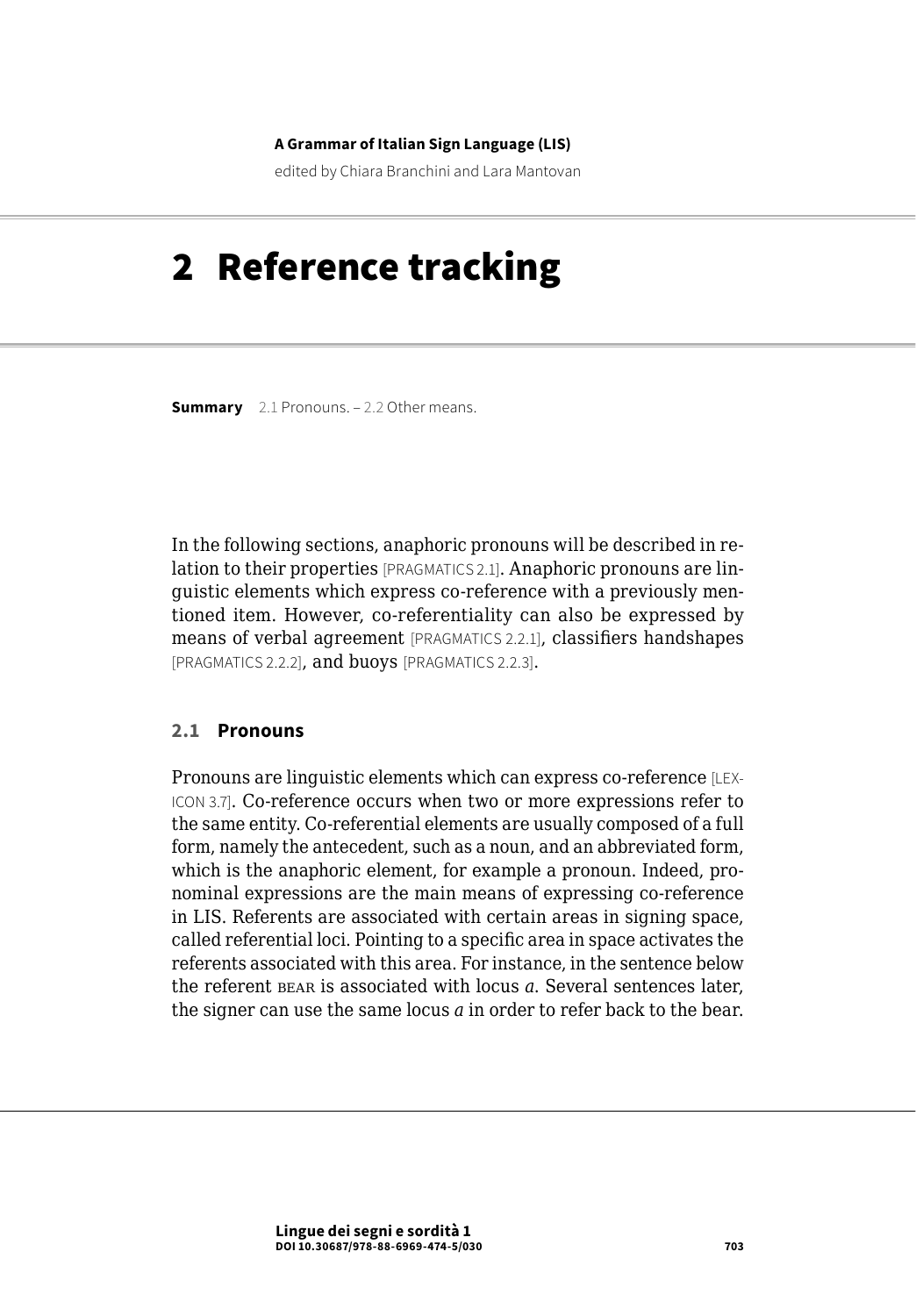```
bear ix<sub>a</sub> fear [...] ix<sub>3a</sub> run away
'The bear was scared […] He ran away.'
```
LIS seems to distinguish between different types of pronouns: reflexive pronouns, personal pronouns, possessive pronoun, the anaphoric pronoun pe and logophoric pronouns [LEXICON 3.7]. In LIS, the differences between the types of pronouns can decide which kind of co-referentiality they bear. Specifically, reflexive pronouns appear to express co-reference between discourse referents within one clause. Other types of pronouns, like personal pronouns and possessive pronouns, behave differently and can express co-reference with discourse referents also outside the boundaries of the clause where they are placed, or in a non-local domain.

As for reflexive pronouns, in the example below the two co-referential elements are the noun phrase maria and the reflexive pronoun self. Since the meaning of self depends on the meaning of maria, we will say that SELF is bound by MARIA.

maria love self  'Maria loves himself.'

The sign self can also be used in other contexts as an emphatic form of intensification, as shown in the example below. In cases like this, SELF is not really used to refer back to the personal pronoun 'I' ( $\rm{ix}_1$ ), but to communicate the idea of performing the action in an independent way.

 $ix_1$ pay self  $\mathbb{R}$ 'I have paid by myself.'

As said before, reflexive pronouns must take their antecedent in their clause, a local context. Another example of a reflexive pronoun locally bound by its antecedent is presented below, where the reflexive pronoun self can only refer to the proper name MARIA.

 $\begin{picture}(180,10) \put(0,0){\line(1,0){10}} \put(10,0){\line(1,0){10}} \put(10,0){\line(1,0){10}} \put(10,0){\line(1,0){10}} \put(10,0){\line(1,0){10}} \put(10,0){\line(1,0){10}} \put(10,0){\line(1,0){10}} \put(10,0){\line(1,0){10}} \put(10,0){\line(1,0){10}} \put(10,0){\line(1,0){10}} \put(10,0){\line(1,0){10}} \put(10,0){\line($  $\begin{picture}(180,10) \put(0,0){\line(1,0){10}} \put(10,0){\line(1,0){10}} \put(10,0){\line(1,0){10}} \put(10,0){\line(1,0){10}} \put(10,0){\line(1,0){10}} \put(10,0){\line(1,0){10}} \put(10,0){\line(1,0){10}} \put(10,0){\line(1,0){10}} \put(10,0){\line(1,0){10}} \put(10,0){\line(1,0){10}} \put(10,0){\line(1,0){10}} \put(10,0){\line($  $\begin{picture}(180,10) \put(0,0){\line(1,0){10}} \put(10,0){\line(1,0){10}} \put(10,0){\line(1,0){10}} \put(10,0){\line(1,0){10}} \put(10,0){\line(1,0){10}} \put(10,0){\line(1,0){10}} \put(10,0){\line(1,0){10}} \put(10,0){\line(1,0){10}} \put(10,0){\line(1,0){10}} \put(10,0){\line(1,0){10}} \put(10,0){\line(1,0){10}} \put(10,0){\line($ 'Gianni said that Maria loves only herself.'

There are situations when co-reference can also occur between a quantifier [LEXICON 3.10.2] and an anaphoric pronoun, such as in the examples below. In this case, since the reflexive pronoun self refers to the quantifier expression young each, the reflexive pronoun is semantically bound by the quantifier, and not simply co-referential with it. This special relation is defined 'semantically bound'. Indeed, since the expression young each is a quantifier, it is not possible to say that young each has a specific referential pronoun.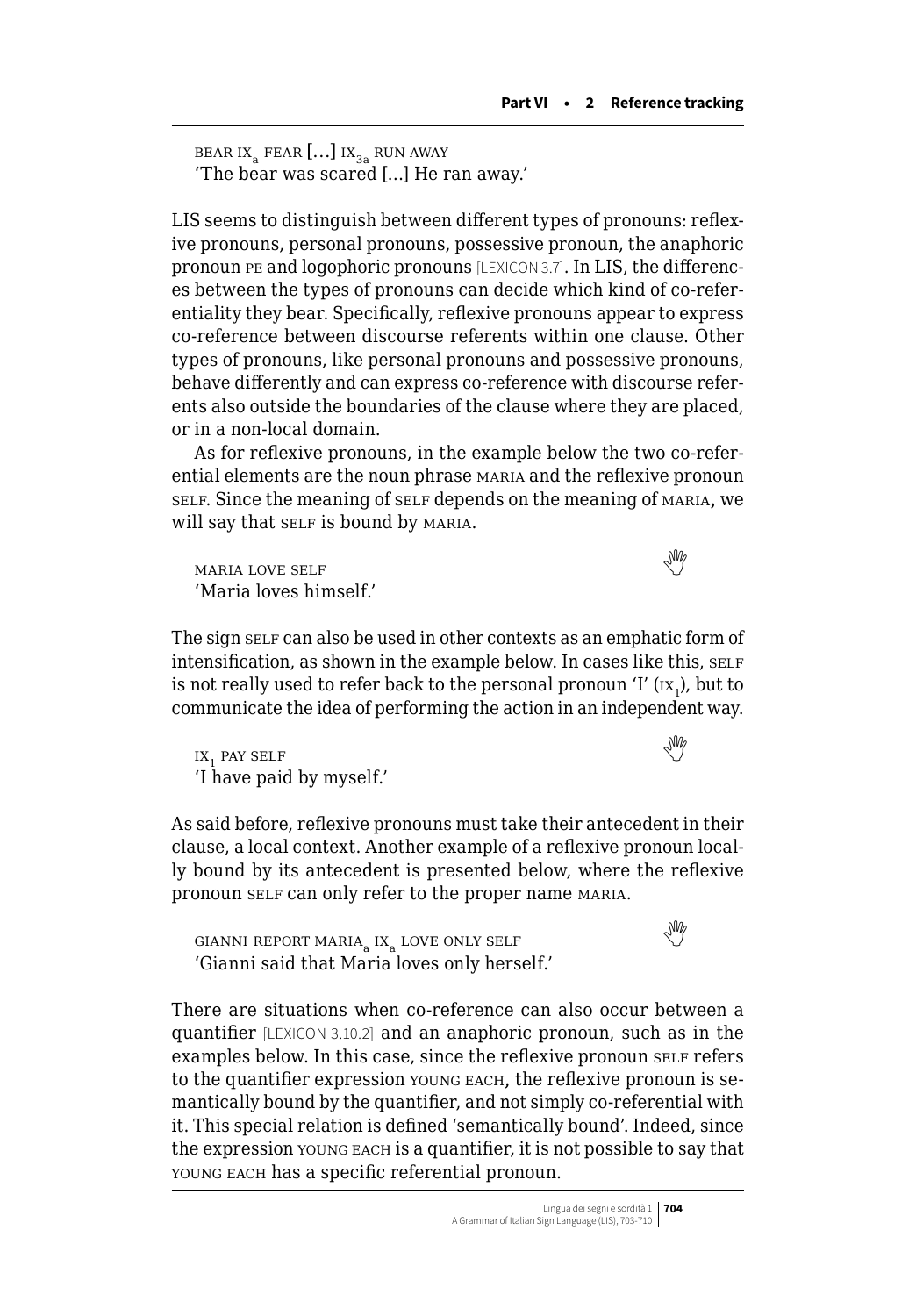young each paint only self  'Every young boy paints himself only.'

As anticipated before, other types of pronouns are personal pronouns and possessive pronouns. Unlike reflexive pronouns, personal and possessive pronouns behave differently. They seem to express coreference with discourse referents which are not contained into the boundaries of the clause or into their local domain. As for personal pronouns [LEXICON 3.7.2], they are usually expressed by pointing signs, or by other means which will be discussed in the following paragraphs. An example of personal pronoun is shown below, where the third person pronoun  $IX_{3b}$  refers to an entity which is not locally expressed. This is the reason why marco and  $\mathbf{x}_{3b}$  are not co-indexed. Different entities which are not co-referential are indicated in the glosses with different indices, in this case with *a* and *b* respectively. In LIS, non-coreferential items are realised in different loci of the signing space.

 $MARCO<sub>a</sub> IX<sub>3b</sub>$  $MARCO<sub>a</sub> IX<sub>3b</sub>$  $MARCO<sub>a</sub> IX<sub>3b</sub>$ <sub>3a</sub>HELP<sub>3b</sub> 'Marco helps her.'

As shown above, in LIS co-referentiality is spatially expressed [PRAG-MATICS 8]. Co-referential elements are localised in the same area (as GIANNI and the personal pronoun  $1x_3$  in the example below). Furthermore, the anaphoric element (which in the example below is the pronouns  $\mathbf{x}_3$ ) can be expressed through pointing in the same area of the antecedent (in this case gianni), as in the example below. Unlike spoken languages, sign languages can resort to this spatial strategy of co-referentiality to avoid any ambiguous interpretation.

GIANNI<sub>a</sub>PIERO<sub>b a</sub>SEE<sub>b</sub>. IX<sub>3a</sub> HOUSE GO\_AWAY 'Gianni saw Piero. Then he went home.'

The personal pronoun  $ix_2$  clearly refers back to Gianni and not to Piero, because it is realised in the same locus of the signing space of Gianni, indicated with *a* in the example above.

However, this explicit co-reference can be avoided, if there is overt verbal agreement [MORPHOLOGY 3.1], as in the example below. Here, the co-reference with lucia is yielded by the agreement of the verb hate, which is a directional verb. These cases will be further discussed in the next section.

 $LUCIA_a$ MARCO<sub>b</sub> IX<sub>b</sub> IX<sub>3a</sub> LOVE<sub>b</sub>. IX<sub>3b b</sub>HATE<sub>a</sub> 'Lucia loves Marco. He hates her.'

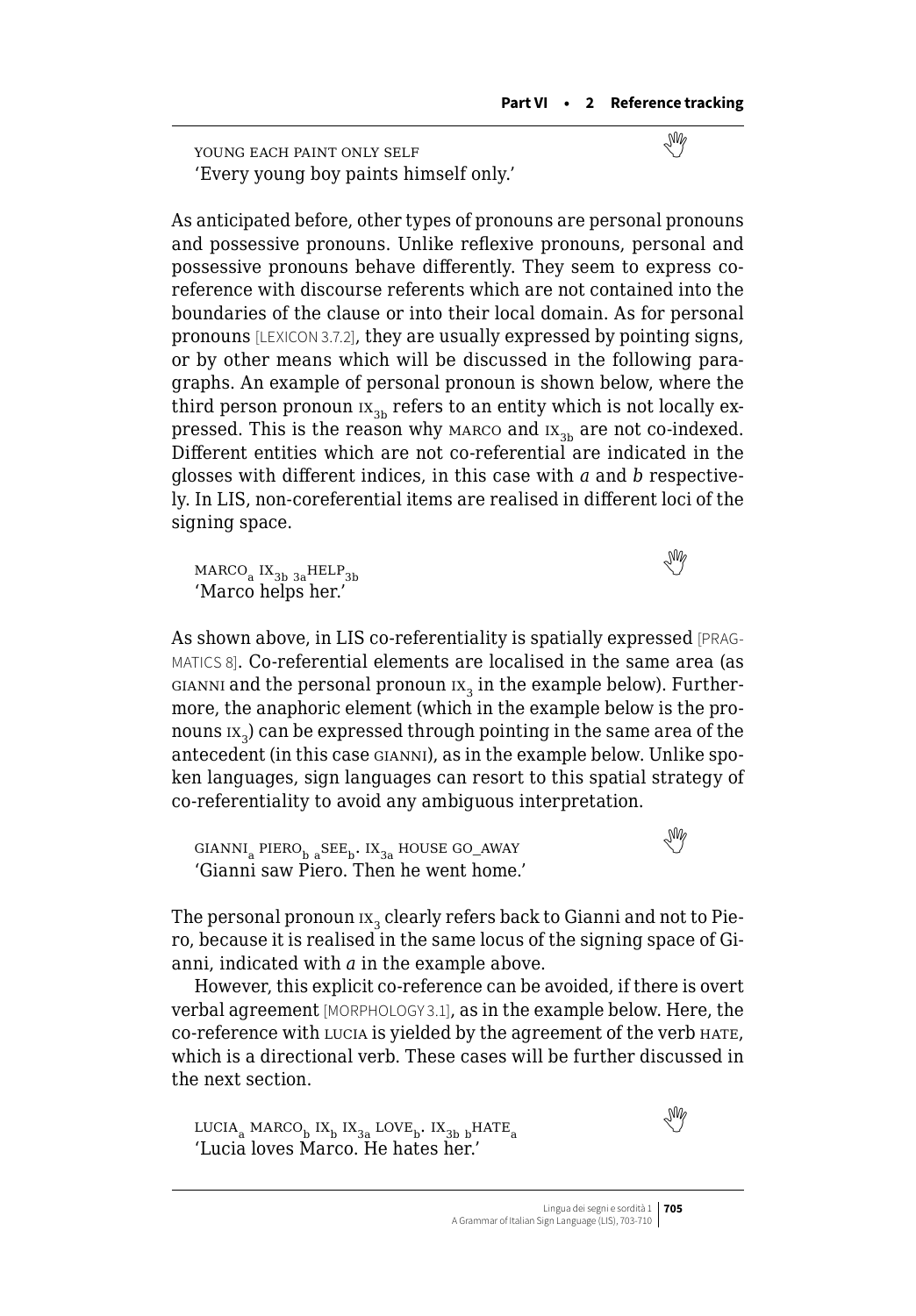Possessive pronouns, like personal pronouns, in LIS also refer to entities which are not expressed in their local domain or within the boundaries of the clause. This case is shown in the example below, where the possessive pronoun poss, (realised with the handshape unspread 5) refers to the proper noun gianni, because both (the antecedent GIANNI and the possessive pronoun poss<sub>3</sub>) are articulated in the same referential locus, namely the signing space *a*.

GIANNI<sub>a</sub>KNOW MARIO<sub>b</sub> IX<sub>b</sub> LIKE LOVE CAT POSS(5)<sub>3a</sub> 'Gianni knows that Mario loves his (Gianni's) cat.'

Variant forms of the possessive pronoun above are the forms realised with handshape G and wrist pivoting from radial to ulnar, as in (a), or without wrist rotation, as in (b).

**a.** gianni<sub>a</sub> know ix<sub>b</sub> mario<sub>b</sub> love like cat poss(G)<sub>[pivoting]3a</sub>  $\sqrt[3]{\mathbb{W}}$ 'Gianni knows that Mario loves his (Gianni's) cat.'

**b.** GIANNI<sub>a</sub> KNOW IX<sub>b</sub> MARIO<sub>b</sub> LOVE LIKE CAT POSS(G)<sub>[non-pivoting]3a</sub> 'Gianni knows that Mario loves his (Gianni's) cat.'

Other tests exist to illustrate the difference between possessive and reflexive pronouns, one of these tests is the ellipsis of the verbal phrase [SYNTAX 2.5], as shown in the sentences below. In the example below, the unpronounced reflexive pronoun in the clause with ellipsis (SELF) can only refer to the nearest antecedent (GIANNI). The sentence means: 'Maria loves herself and Gianni loves himself'.

```
\text{MARIA}_a LOVE SELF. GIANNI_{\text{h}} IDENTICAL
'Maria loves herself, Gianni does so too.'
```
By contrast, the possessive pronoun, shown below, is more flexible in its interpretation since the unpronounced possessive pronoun (poss<sub>3</sub>) in the clause with ellipsis (IDENTICAL) can refer either to MARIA, or to gianni, even if gianni is the closest antecedent. Thus, the sentence can have two meanings reported below.

 $MARIA_a$ CAT POSS<sub>3a</sub> LOVE<sub>a</sub>. IX<sub>b</sub> GIANNI<sub>b</sub> IDENTICAL 'Maria loves her cat, Gianni does too (love her cat).' 'Maria loves her cat, Gianni does too (love his cat).'

A specific case of anaphoric pronoun in LIS is represented by pe [LEX-ICON 3.7] and [SYNTAX 3.4.2.1]. pe is a pointer to the noun which is modified by a relative clause, as in the example below.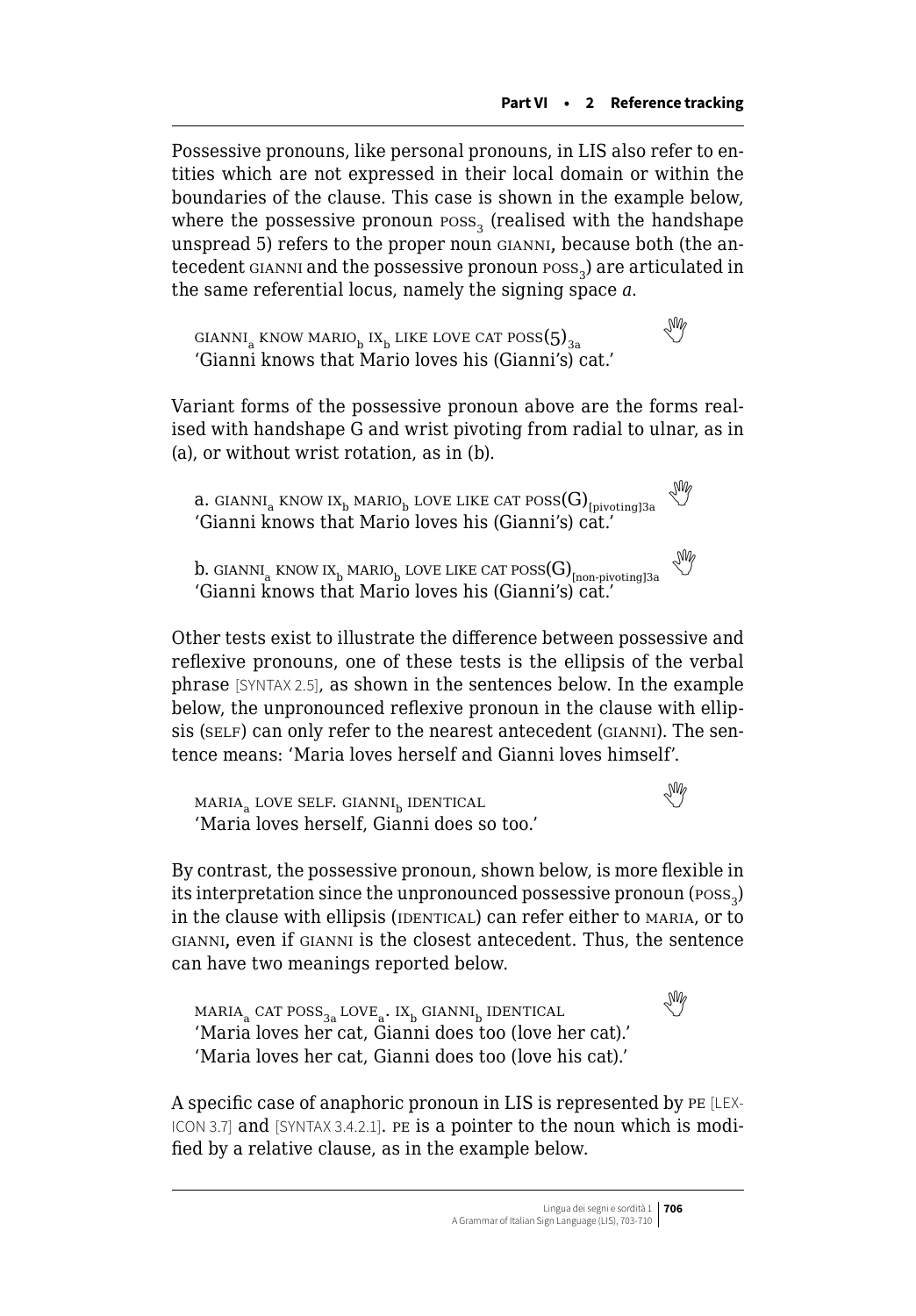|                                                                 | rel    |  |
|-----------------------------------------------------------------|--------|--|
| BOOK IX(dem) MARIA LOAN CL(flat open 5): 'give_book' PE DISAP   |        |  |
| $\sqrt{2}$ . The $\sqrt{2}$ is the $\sqrt{2}$ is the $\sqrt{2}$ | PEAR W |  |

'The book that Maria lent has disappeared.'

Finally, an interesting case of co-referentiality in LIS concerns the logophoricity of first personal and possessive pronouns under role shift [LEXICON 3.7.2.7]; [PRAGMATICS 6]. In LIS, after a character has been introduced, the signer can assume the point of view of this character, for example by moving his/her body towards the position in space associated to that character. In these cases, even though the signer points to himself, curiously, the pronoun co-refers with the previously introduced character, and it does not refer to the real signer anymore. The use of first personal pronoun  $IX<sub>1</sub>$  which is signed in combination with the use of role shift is shown in the example below.

rs  $\frac{13}{\text{MARIA KNOW IX}, \text{INTELLIGENT}}$  $\frac{13}{\text{MARIA KNOW IX}, \text{INTELLIGENT}}$  $\frac{13}{\text{MARIA KNOW IX}, \text{INTELLIGENT}}$ 'Maria knows that she is smart.'

In the example above, the point of view of the referent MARIA is assumed by the signer, through role shift. Therefore, the first personal pronoun  $IX<sub>1</sub>$  does not refer to the signer anymore, but it refers to maria. The crucial element in the case of role shift is that the signer loses eye contact with the addressee.

# **2.2 Other means**

Although pronouns are the most frequent co-referential element in LIS, they are not the only ones. In fact, other morphosyntactic strategies exist in order to track back referents, such as spatial agreement, classifier handshapes and buoys.

# **2.2.1 Agreement**

The signing space can be used arbitrarily in order to place referents within the discourse. Some verbs, changing direction or movement, agree with the loci associated with their arguments. Indeed, spatial verbal agreement [MORPHOLOGY 3.1] is used as a co-referential mean. Often, the antecedent is previously realised in a specific point of the signing space, therefore overt co-referential elements can be omitted in the following sentences without giving rise to ambiguity. The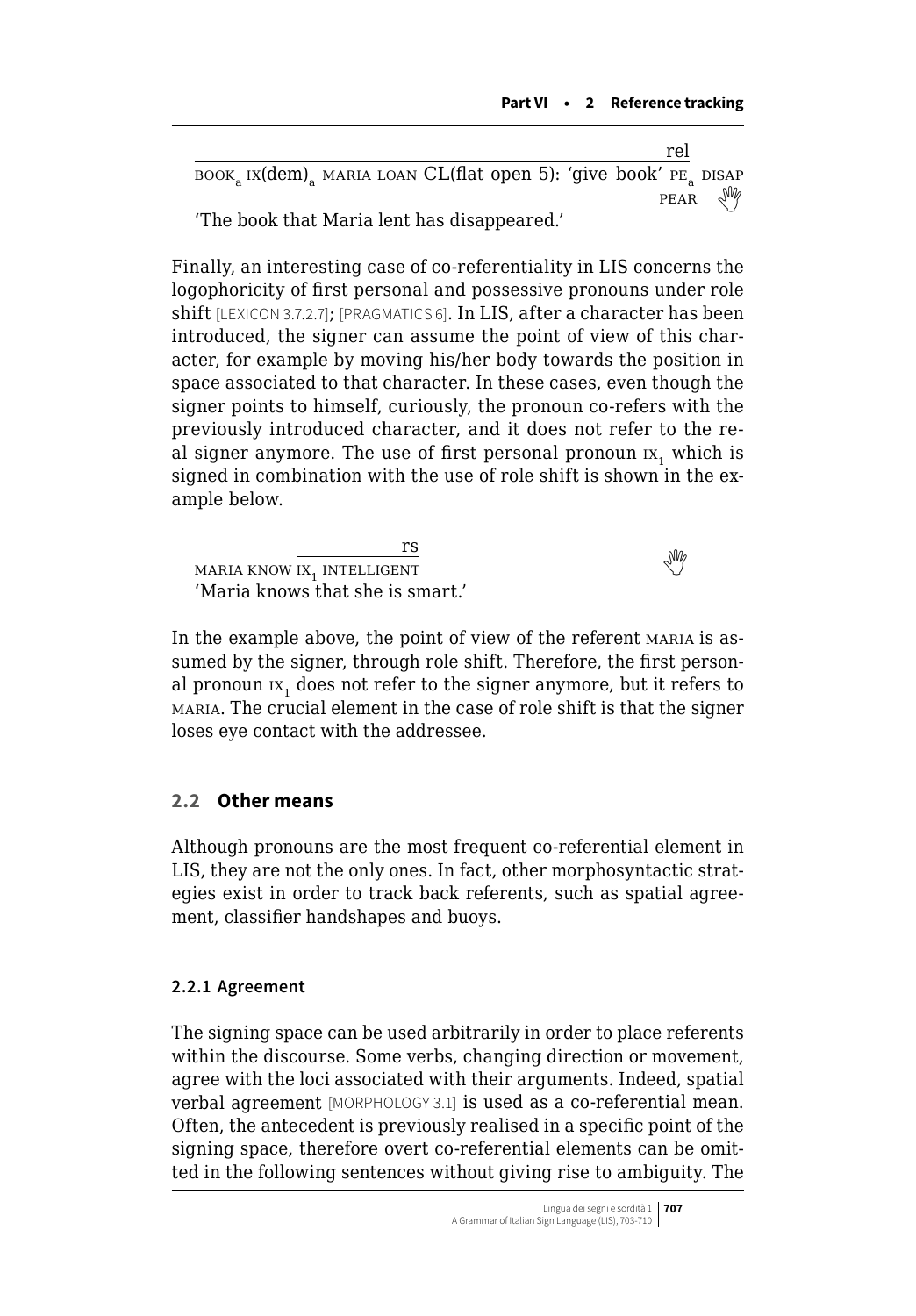<span id="page-5-0"></span>example below shows a case of spatial verbal agreement used without explicit anaphoric forms.

LUCA<sub>s</sub> CL(flat closed 5): 'be\_at\_a'  $GIOVANNI_b$  CL(flat closed 5): 'be\_ at\_b'.  $\sum_{\alpha \subset \Delta}$  $\sum_{\alpha \subset \Delta}$  $\sum_{\alpha \subset \Delta}$ .<br>BOOK RED  $_{\alpha}$ CL(flat open 5): 'give\_book' $_{\alpha}$ 'He (Giovanni) gives him (Luca) a red book.'

Sometimes, spatial verbs [LEXICON 3.2.3] agree with topographic locations instead of arguments. The topographic use of space iconically expresses the spatial relation among referents like in the example below, where the classifier predicate CL(closed 5): 'open \_door' is directed towards the door.

 $CL(closed 5)$  $CL(closed 5)$  $CL(closed 5)$ : 'open\_door' palm\_up 'Open it (the door)!'

In the sentence above, the verb is signed in the direction of the door, but neither the linguistic expression boor, nor an overt linguistic realisation of the referent has ever been mentioned by the signer. As in verbal agreement, spatial verbs are still cases of reference tracking where the co-reference of topographic locations is realised through spatial agreement.

### **2.2.2 Classifier handshapes**

In classifier predicates [MORPHOLOGY 5.1] the handshape classifier can help in retrieving the antecedent. In fact, these classifiers can identify a class of objects by representing iconically the properties of the entity they describe, such as shape, size or the way in which they are handled. Frequently, the use of classifiers is enough and no other referential means, such as pronouns, are needed in order to disambiguate their referents.

The sentence below shows an example of these specific uses of classifiers. First, the sign car and  $PERSON++$  are introduced. Then, the cat walks around, but the repetition of the sign car is not necessary anymore. Indeed, the classifier CL(flat closed 5): 'cat\_walk' is enough to track back the reference of the cat.

```
car IX<sub>a</sub> HUNGER STRONG PERSON++ BARE. CL(flat closed 5): 'cat_walk'food look_for 
'The cat is very hungry. There is nobody around. He walks around 
                                             looking for some food.'
```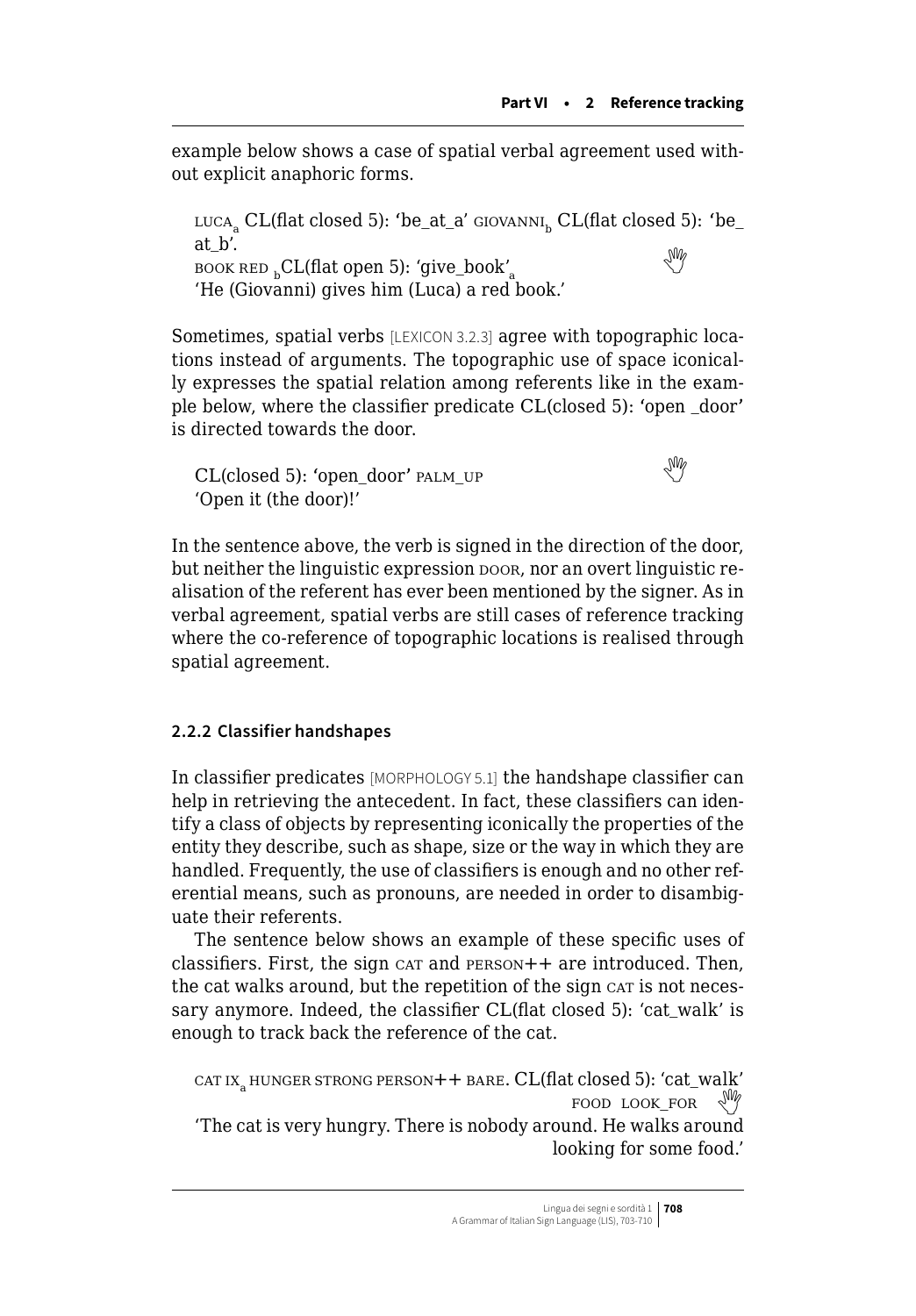The most commonly used types of predicative classifiers are entity classifiers [MORPHOLOGY 5.1.1], body part classifiers [MORPHOLOGY 5.1.2] and handle classifiers [MORPHOLOGY 5.1.3]. On the other hand, Size and Shape Specifiers (SASS) [MORPHOLOGY 5.2] are not used for reference tracking.

#### **2.2.3 Buoys**

In a discourse, signers can hold the handshape of a sign with the nondominant hand, while the dominant hand continues to sign independently. This phenomenon is called weak hand holds and it can have two different functions. One concerns the discourse level, where the non-dominant hand simply expresses discourse relations, while in other cases the information held with the non-dominant hand still represents a co-referential meaning: these latter cases are called buoys [LEXICON 1.2.3].

In LIS, several types of buoys can be identified: list buoys, pointer buoys, theme buoys and fragment buoys.

List buoys are the outstretched fingers which function to track a certain number of referents. Each finger ensures a co-referential link to the discourse referents, as in the example below, where the signer refers to his fingers to keep track of his brothers in the discourse.

|                | $\textbf{dom}\colon\operatorname{IX}_1\operatorname{BROTHER} \operatorname{THREE}\operatorname{EXIST}\operatorname{IX}_{\text{[thumb]}}\operatorname{LAWYER}\operatorname{IX}_{\text{[index]}}\operatorname{DOCTOR}\operatorname{IX}_{\text{[middle]}}$ |         |
|----------------|---------------------------------------------------------------------------------------------------------------------------------------------------------------------------------------------------------------------------------------------------------|---------|
|                |                                                                                                                                                                                                                                                         | TEACHER |
| n-dom: вкотнек | THREE                                                                                                                                                                                                                                                   | IM      |
|                |                                                                                                                                                                                                                                                         |         |

'I have three brothers, the first is a doctor, the second a lawyer, and the third a teacher.'

The signer may also point to the fingers with the dominant hand in order to retrieve that specific co-referent.

Pointer buoys are pronominal elements realised by the non-dominant hand. These buoys are very similar to pointing pronouns, but they are articulated simultaneously to the other signs. The example below shows this phenomenon.

dom:  $BEAR$   $IX_{3b}$  MEAN  $IX_{3b}$ <br>n-dom:  $SEE$ ,  $IX_{2b}$ -----------n-dom: see. ix3b------------  'The bear sees it and considers it mean.'

Theme buoys are holding signs which represent prominent information at the discourse sentence. They are realised through pointing and their function is to preserve the saliency of these referents along